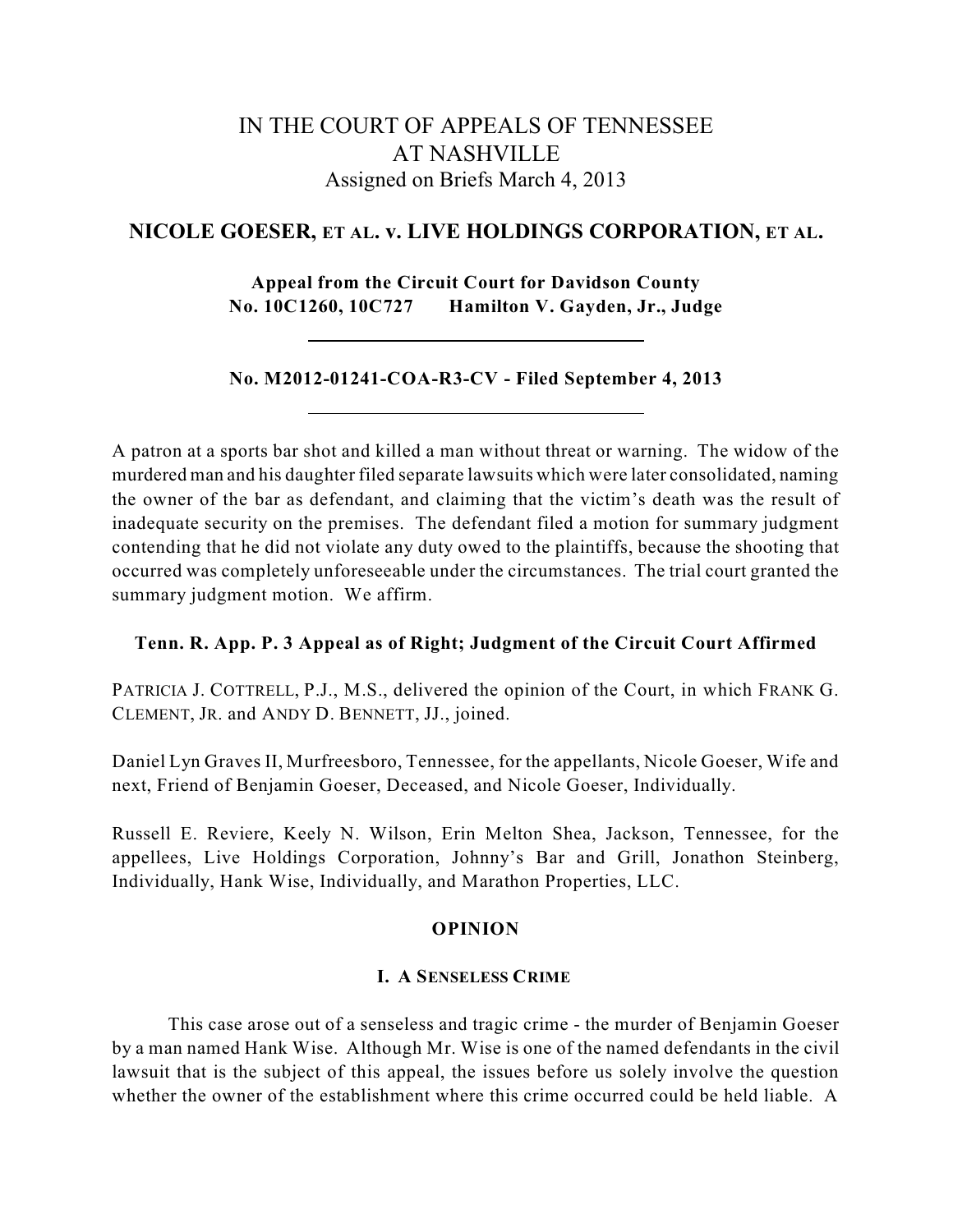brief account of the circumstances leading to that crime is therefore in order.

Benjamin Goeser and his wife Nicole Goeserstarted a business producing and leading karaoke shows in Nashville. The business developed to the point that Nicole, with the assistance of her husband, was leading karaoke shows several nights a week at different establishments in town. One customer who showed up at some of their downtown shows was a man they knew only as Hank. As Ms. Goeser's deposition indicates, friendly interaction between leaders and participants is an integral part of the karaoke experience.

Hank would sometimes participate in karaoke evenings by getting up and singing. On one occasion, he expressed his admiration of Nicole by announcing that he was dedicating a song to her. Another time, as she passed through the crowd with a tip jar, he placed a \$100 bill in her hand. Nicole used a MySpace account to stay in contact with fans and to keep them informed about upcoming shows. Hank was one of her MySpace contacts. But after he used the connection to ask Nicole inappropriate questions about her marriage and her husband, she became upset and removed him from her list of contacts on the network.

Hank appeared at a karaoke evening shortly thereafter. Ben sat down with him on that occasion, told him his postings on MySpace were inappropriate, and he asked Hank to leave his wife alone. For his part, Hank denied that the postings were his and claimed the whole thing was just some sort of misunderstanding. According to Nicole, the conversation between Ben and Hank was very low-key and non-confrontational. Hank came to two karaoke evenings afterwards. Nicole did not see him sit down, and he did not participate in singing. He just stood and stared at her in a strange way that she said made her feel very uncomfortable.

On the evening of Thursday, April 2, 2009, Ben and Nicole were leading a karaoke group at Johnny's Bar and Grille near the intersection of Nolensville Road and Old Hickory Boulevard in Nashville. Hank came in wearing a tan jacket that was zipped up. He took a seat at a table behind Nicole, who was sitting at her computer preparing a list of songs for the evening. Ben sat down at the table with Hank and started talking to him. According to Nicole's deposition, she looked over at her husband and she did not notice any signs of distress on his face as he spoke to Hank. However, because Hank had never come to Johnny's before and because it is quite far from the downtown venues where she had previously seen him, Nicole suddenly realized that she was being stalked, and that she wanted Hank to leave.

She got up and told Jennifer King, the restaurant manager, that a customer was making her feel very uncomfortable and that she wanted her to tell him to leave. She pointed Hank out to the manager as he was returning from the bathroom. Jennifer and her boyfriend,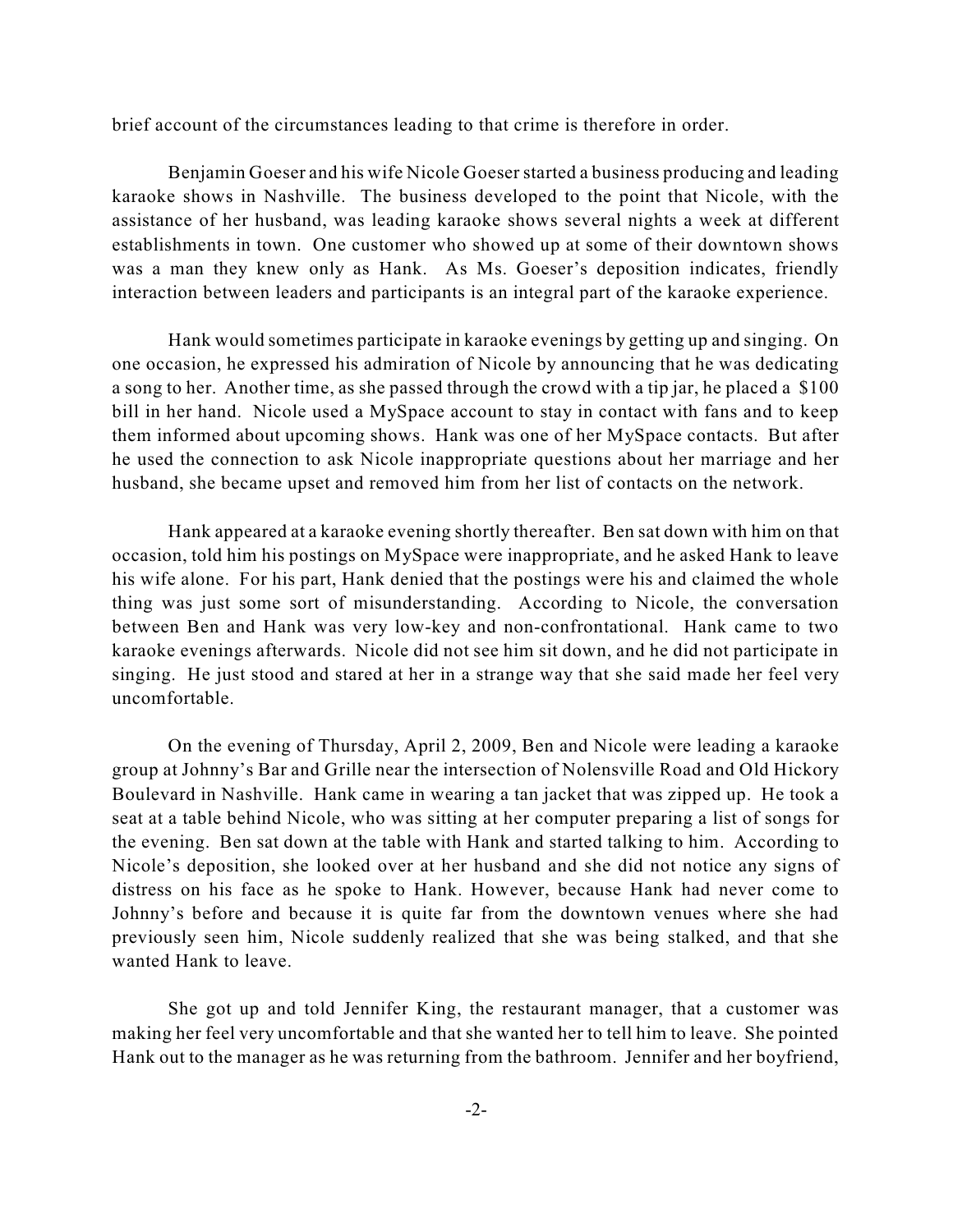who tended bar at Johnny's, then approached Hank. Jennifer told him that he couldn't stay because he was making someone uncomfortable. Hank asked who that was. Jennifer said, "I think you know who." Hank then said, "Okay, I need to go to the bathroom." Jennifer replied, "Well, you already just came from the bathroom, you should probably just leave." Jennifer recalled that she thought the conversation was over at that point and that Hank seemed extremely calm.

As Jennifer turned away, Hank took a few steps back, unzipped his jacket, reached in, pulled out a gun, and shot Ben Goeser in the head several times. As he started walking away,Jennifer's boyfriend tackled him, and several customers held him down until the police came. Benjamin Goeser died almost instantly from his wounds.

#### **II. LEGAL PROCEEDINGS**

On February 26, 2010, Nicole Goeser filed a negligence complaint in the Circuit Court of Davidson County. The named defendants were Jonathan Steinberg who owned Johnny's, and the two corporate entities through which he controlled the business (collectively "Owners") as well as Hank Wise.<sup>1</sup> The complaint alleged that Owners were negligent because they failed to protect Benjamin Goeser from injury, failed to provide adequate security at Johnny's, and failed to properly train their employees. They also asserted that Benjamin Goeser's death was the result of Owner's negligence.

On April 1, 2010, Tia Leanne Winford, the adult daughter of Benjamin Goeser, filed a wrongful death complaint in the same court against the same defendants. She made the same allegations of negligent conduct by Owners, but added a claim for loss of parental consortium. Owners answered both complaints, raising two affirmative defenses: that the proximate cause of Benjamin Goeser's death was the intentional and criminal conduct of Hank Wise, and that his intentional and criminal acts "were unknown and unforeseeable to these Defendants and thus no legal duty was owed to the Plaintiff[s]." The two cases were subsequently consolidated.

The depositions of Nicole Goeser,Jonathan Steinberg,Jennifer King and Tia Winford were taken on June 28 and 29, 2011. Owners filed a motion for summary judgment on January 13, 2012. They argued that under Tennessee law, a business is not regarded as the insurer of the safety of its customers, but is only required to take reasonable steps to protect

<sup>&</sup>lt;sup>1</sup>The establishment where the murder of Ben Goeser occurred changed hands several times during the course of its history, and was known by different names at different times. Thus, it is variously referred to in the record as Jonathan's, Jonny's, Johnny's Sports Bar and Johnny's Bar and Grille.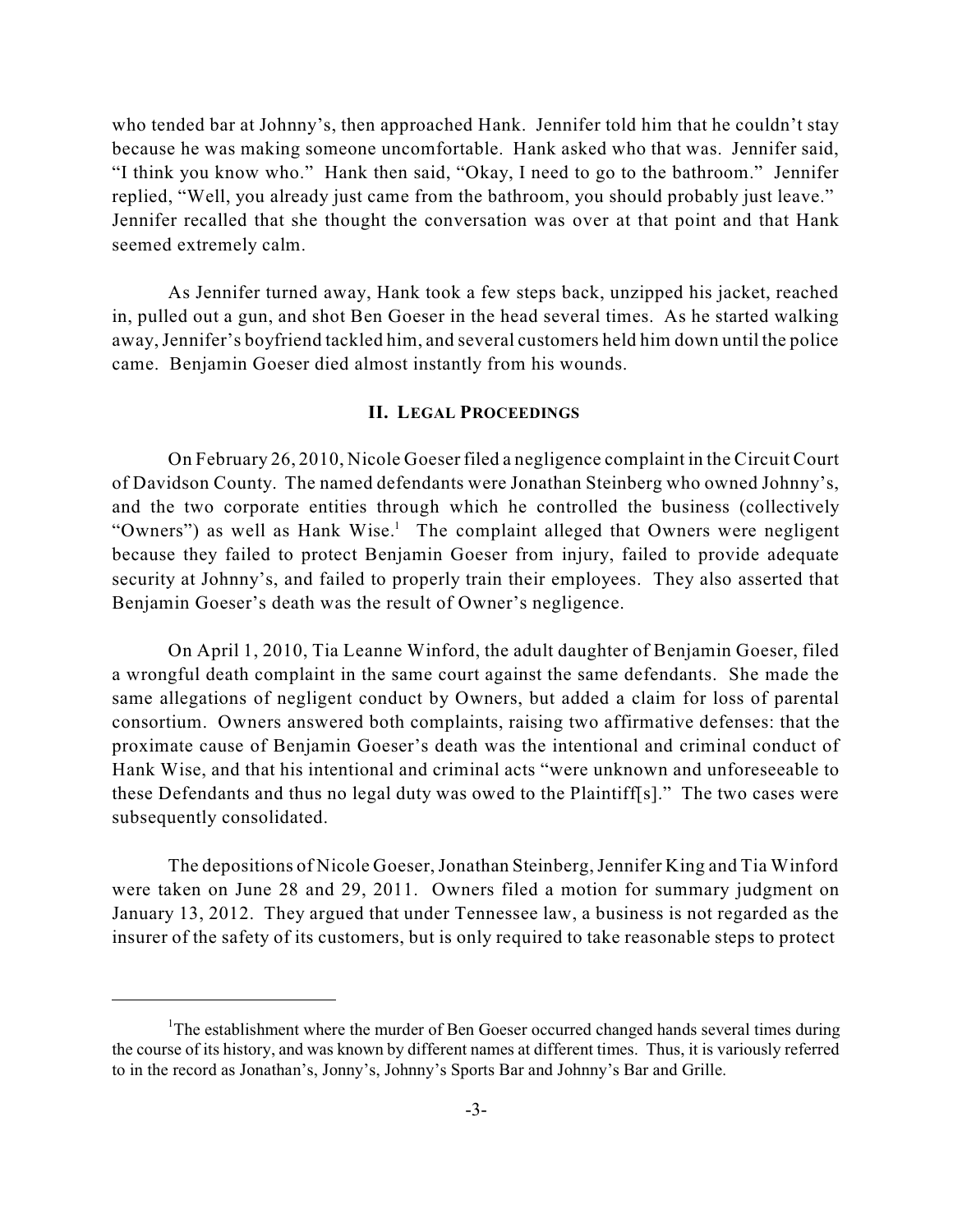persons from foreseeable criminal acts by third parties. *See Giggers v. Memphis Housing Authority,* 277 S.W.3d 359, 365 (Tenn. 2009); *McClung v. Delta Square Ltd.*, 937 S.W.2d 891 (Tenn. 1996). They contended that deposition testimony showed that the murder of Benjamin Goeser was not foreseeable and, thus, that they had not been required to take any additional steps to bolster their security beyond their regular practices.

The court examined the written submissions presented by the parties, including the depositions, Plaintiffs' statement of undisputed material facts and Owners' response to that statement. It also heard oral argument, and itsubsequently ruled from the bench. The court's determination was memorialized in an order entered on May 2, 2012, which granted summary judgment to all defendants except for Hank Wise. The court certified its order as final under Tenn. R. Civ. P. 54.02, "there being no just reason for delay." Nicole Goeser appealed.

#### **III. THE STANDARD OF REVIEW**

The requirements for a grant of summary judgment are well known. Summary judgment may be granted only "if the pleadings, depositions, answers to interrogatories, and admissions on file, together with the affidavits, if any, show that there is no genuine issue as to any material fact and that the moving party is entitled to judgment as a matter of law." Tenn R. Civ. P. 56.04. *See also*, *Martin v. Norfolk S. Ry. Co.*, 271 S.W.3d 76, 83 (Tenn. 2008); *Penley v. Honda Motor Co.*, 31 S.W.3d 181, 183 (Tenn. 2000); *Byrd v. Hall*, 847 S.W.2d 208, 215 (Tenn. 1993).

When considering a summary judgment motion, the trial court must view the evidence in the light most favorable to the non-moving party, draw all reasonable inferences in the non-moving party's favor, and discard all countervailing evidence. *Bain v. Wells*, 936 S.W.2d 618, 622 (Tenn. 1997); *Byrd v. Hall*, 847 S.W.2d at 210–11. Accordingly, the court is not to "weigh"the evidence when evaluating a motion for summary judgment, or substitute its judgment for that of the trier of fact. *Martin v. Norfolk Southern Railway Co.*, 271 S.W.3d at 87; *Byrd v. Hall*, 847 S.W.2d at 211.

A trial court's decision on a motion for summary judgment enjoys no presumption of correctness on appeal. *Martin v. Norfolk Southern Railway Co.*, 271 S.W.3d at 84; *Blair v. West Town Mall*, 130 S.W.3d 761, 763 (Tenn. 2004). We review the summary judgment decision as a question of law. *Id.* Accordingly, this court must review the record *de novo* and make a fresh determination of whether the requirements of Tenn. R. Civ. P. 56 have been met. *Eadie v. Complete Co.*, *Inc*., 142 S.W.3d 288, 291 (Tenn. 2004); *Blair v. West Town Mall*, 130 S.W.3d at 763.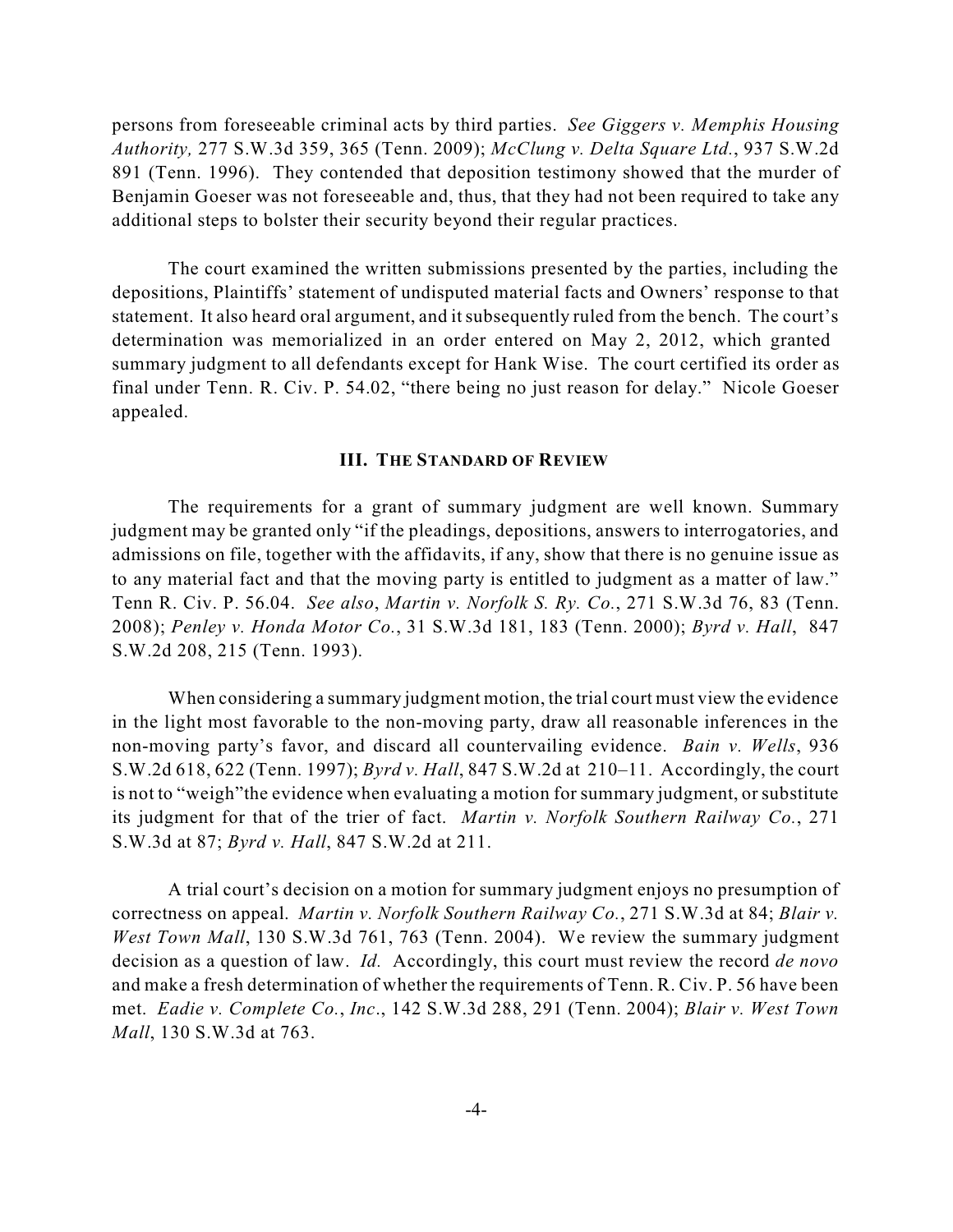In our review, we must also consider the evidence presented at the summary judgment stage in the light most favorable to the non-moving party, and we must afford that party all the reasonable inferences to be drawn from that evidence. *Green v. Green,* 293 S.W.3d 493, 514 (Tenn. 2009); *Doe v. HCA Health Services, Inc.*, 46 S.W.3d 191, 196 (Tenn. 2001); *Memphis Housing Authority v. Thompson*, 38 S.W.3d 504, 507 (Tenn. 2001).

#### **IV. A BUSINESS OWNER'S DUTIES TOWARDS ITS CUSTOMERS**

A plaintiff asserting a negligence claim is required to prove the following elements: (1) a duty of care owed by the defendant to the plaintiff; (2) conduct by the defendant falling below the standard of care amounting to a breach of the duty; (3) an injury or loss; (4) causation in fact; and (5) proximate causation. *Rice v. Sabir,* 979 S.W.2d 305 (Tenn. 1998); *McCall v. Wilder,* 913 S.W.2d 150, 153 (Tenn. 1995). The existence or non-existence of a duty owed to a plaintiff by a defendant has long been held to be a question of law to be determined by the courts. *Giggers v. Memphis Housing Authority,* 277 S.W.3d 359, 365 (Tenn. 2009); *Blair v. Campbell,* 924 S.W.2d 75, 78 (Tenn. 1996); *Bradshaw v. Daniel*, 854 S.W.2d 865, 869 (Tenn. 1993); *Dill v. Gamble Asphalt Materials,* 594 S.W.2d 719, 721 (Tenn. Ct. App. 1979).

The trial court in this case concluded that Owners were entitled to summary judgment because no duty of care arose on their part towards Ben Goeser or his family members under the circumstances that led to his murder. The plaintiffs argue on appeal that contrary to the trial court's determination, Owners did owe a duty to protect Ben Goeser from the criminal conduct of Hank Wise and that they breached that duty by their inaction, specifically by their failure to have a trained security guard working at Johnny's Bar and Grill on the night of the murder or to give their employees adequate training to protect their guests. In order to address their argument, we must first discuss the nature and extent of the duty a business establishment owes to individuals injured by crimes that occur on its premises.

Some years ago, our Supreme Court took a very narrow view of such a duty, holding that shop owners did not owe customers any duty to protect them from the criminal acts of third parties, except when the owner knew or should have known that such acts were occurring or about to occur. *Cornprobst v. Sloan*, 528 S.W.2d 188, 198 (Tenn. 1975)(*Henry, J. dissenting*). But in the more recent case of *McClung v. Delta Square Ltd.*, 937 S.W.2d 891 (Tenn. 1996), the court explicitly overruled its previous decision in *Cornpropst v. Sloan*, characterizing it as "obsolete." *McClung*, 937 S.W.2d at 900.

In the *McClung* case, a woman was abducted at gunpoint by a stranger in the parking lot of a Memphis shopping mall, and later raped and murdered. Her husband brought suit against the operators of the mall and against Wal-Mart, the anchor tenant at the mall, on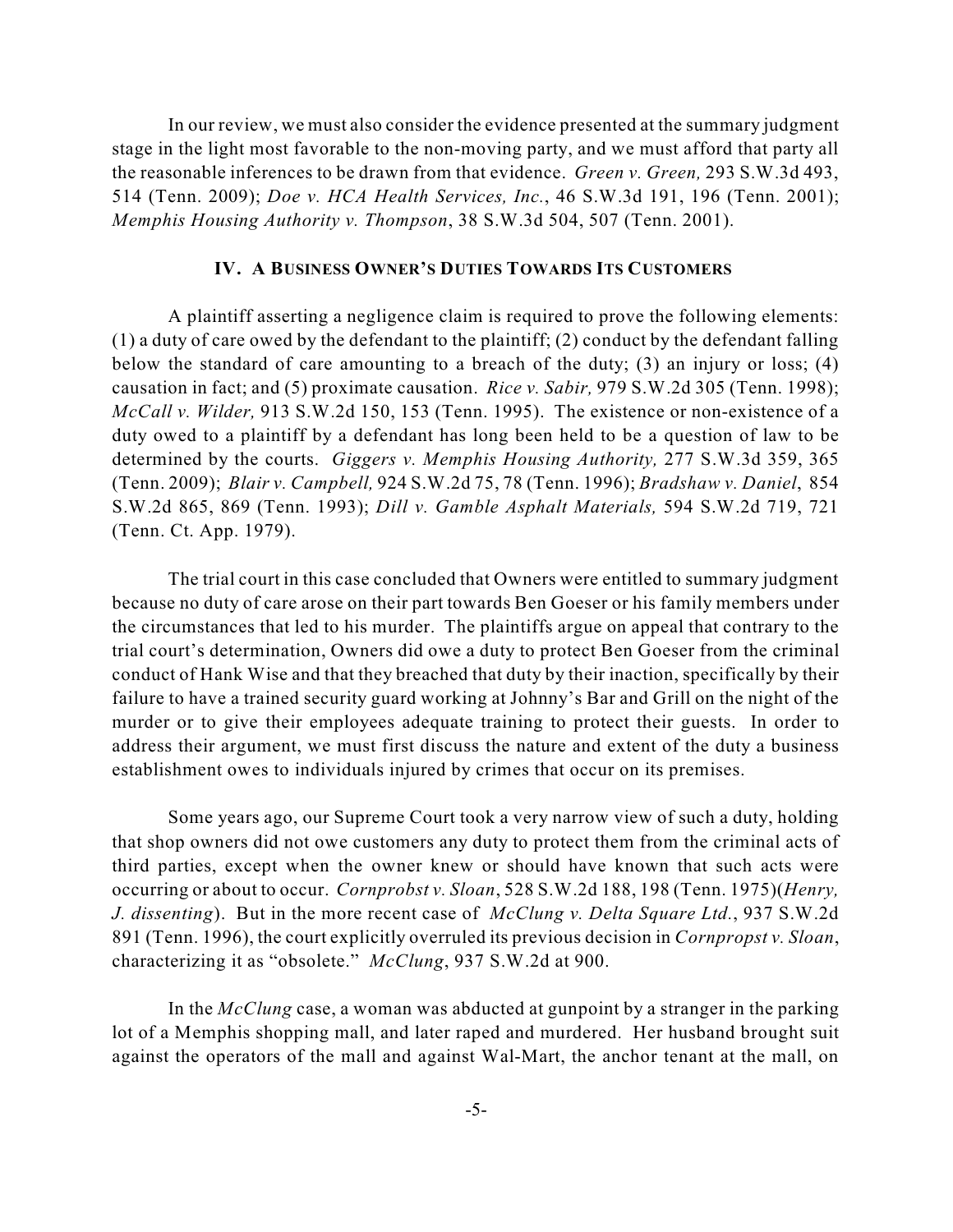behalf of himself and the couple's three children. He contended that the defendants were negligent in failing to provide security for the parking lot and that their negligence was the proximate cause of his wife's death. The trial court granted summary judgment to the defendants in reliance on the then-prevailing rule in *Cornprobst,* because the defendants did not know and could not have known that an abduction was about to occur. This court affirmed, and Mr. McClung appealed to the Tennessee Supreme Court.

The Court noted that there was a trend in many jurisdictions, including Tennessee, to expand the obligations of businesses to protect customers from the criminal acts of third parties on their premises, even when the exact nature of such crimes and the identity of such perpetrators could not be known ahead of time. The court found that Mr. McClung had produced evidence that the defendant shopping mall was located in a high-crime area, and that numerous criminal acts had been reported to the police as occurring on or near the defendants' premises in the seventeen months prior to the abduction of Ms. McClung.

These included a bomb threat, fourteen burglaries, ten robberies, thirty-six auto thefts, ninety larcenies and an attempted kidnaping. Mr. McClung also offered proof that other nearby major retail centers had utilized security measures in their parking lots. The manager of the Wal-Martstore acknowledged the prevalence of crime in the area and took precautions to protect his merchandise from theft. But the defendants did not take any measures to protect the safety of the customers who used their parking lot.

The Supreme Court held that the proof presented by plaintiff would support a finding that the risk of injury to Ms. McClung was reasonably foreseeable. While affirming the wellestablished principle that businesses are not insurers of their customers' safety, the court announced a new standard of duty, declaring that business owners were obligated "to take reasonable measures to protect their customers from foreseeable criminal attacks." *McClung v. Delta Square Ltd.*, 937 S.W.2d at 899. However, no duty arises when a risk is not generally foreseeable. *See Giggers v. Memphis Housing Authority,* 277 S.W.3d at 365.

The Court acknowledged that it would be difficult to fashion any sort of bright line rule to define exactly how foreseeable a criminal attack would have to be before it triggered a business's duty to take steps to protect customers and other invitees or exactly what security measures would be needed to satisfy that duty. The court accordingly adopted a "balancing approach" which seeks to balance the degree of foreseeability of harm to the plaintiff against the burden that would be imposed on the defendant if it were required to engage in an alternative course of conduct that could have prevented the harm. *McClung v. Delta Square Ltd.*, 937 S.W.2d at 901. *See, also*, *Satterfield v. Breeding Insulation Co.*, 266 S.W.3d 347, 365 (Tenn. 2008).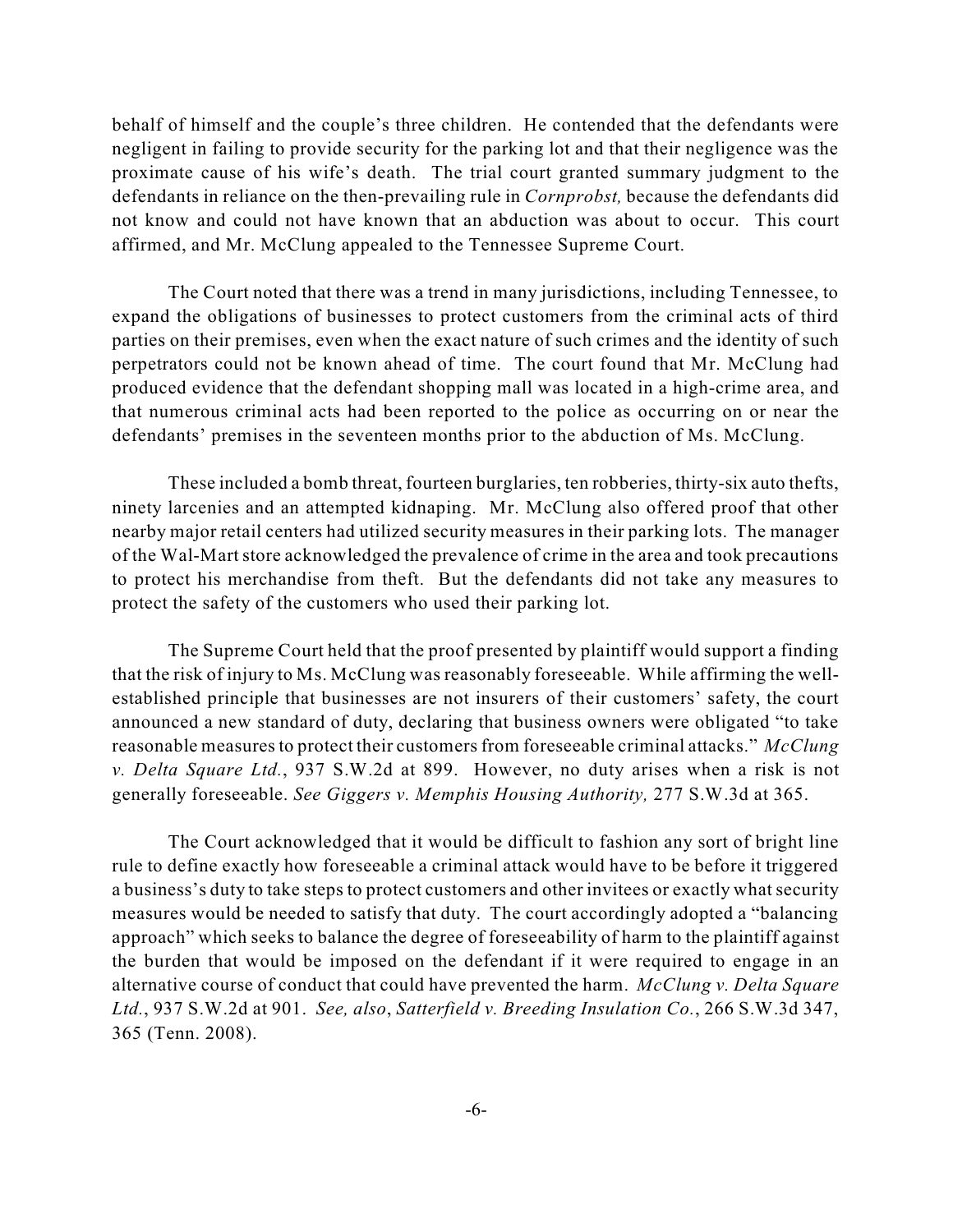Because the kidnaper was completely unknown to Ms. McClung or to the defendants, the court emphasized the importance of patterns of crime in determining whether a risk was foreseeable enough to trigger a duty to on the part of a defendant business to take steps to protect against it.

As a practical matter, the requisite degree of foreseeability essential to establish a duty to protect against criminal acts will almost always require that prior instances of crime have occurred on or in the immediate vicinity of defendant's premises. Courts must consider the location, nature, and extent of previous criminal activities and theirsimilarity, proximity, or other relationship to the crime giving rise to the cause of action. To hold otherwise would impose an undue burden upon merchants

#### *McClung v. Delta Square Ltd.,* 937 S.W.2d at 902.

Foreseeability may also arise from more specific knowledge, such as when an identifiable individual acts in such as way as to suggest criminal intentions or proclivities. For example, in *Giggers v. Memphis Housing Authority,* a public housing tenant shot and killed another tenant. The court noted that when an injury is not foreseeable, a criminal act by a third party constitutes "a superseding, intervening cause of harm, relieving the [defendant] of liability." *Giggers v. Memphis Housing Authority,* 277 S.W.3d at 367 (quoting *Doe v. Linder Construction Co.*, 845 S.W.2d 173, 178 (Tenn. 1992)). However, because the shooter in *Giggers* had previously stabbed another tenant in his building, the court found that the danger was foreseeable and that the defendant housing authority had a duty to take reasonable measures to protect its tenants from him.

*Staples v. CBL & Associates, Inc.*, 15 S.W.3d 83 (Tenn. 2000) was another case involving a specific threat. Anita Staples was shopping in a Chattanooga mall and became frightened because she noticed a man who appeared to be following her from store to store and watching her closely. Visibly shaken and upset, she told two Proffitts Department Store employees about the stalker. One of them offered to watch as she left to make sure that the man did not follow her. But the employee got busy with a customer and forgot to watch.

Ms. Staples continued shopping at several stores in the mall. She returned to Proffitts, thinking she would be safe there because the store employees had been notified about her concern. As soon as she entered the store, however, the man abducted her at gunpoint, forced her into her truck, and ordered her to drive south on the interstate.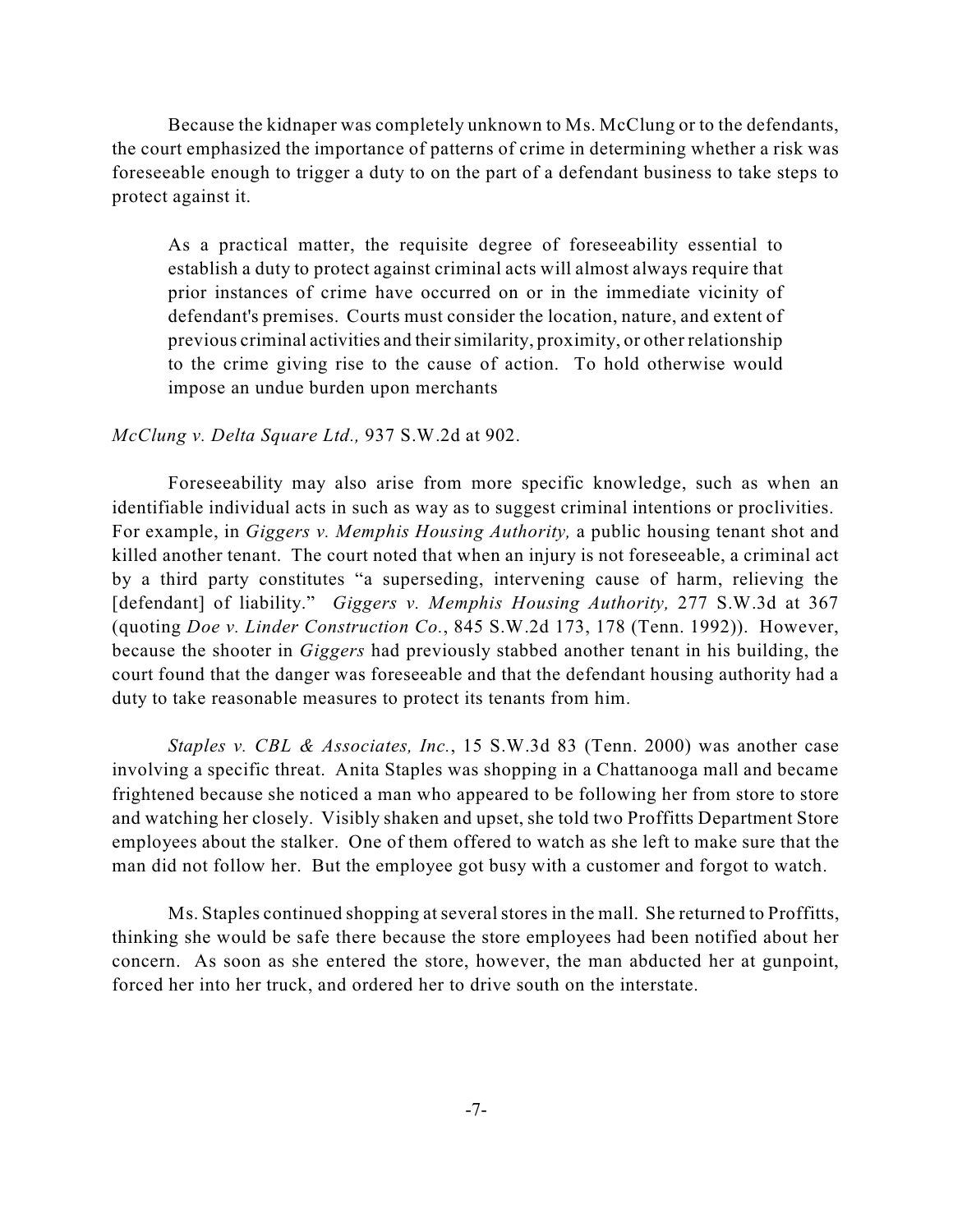Ms. Staples sued the department store, the mall, and the mall's security service for negligently failing to protect her and failing to maintain an adequate security system. The trial court granted summary judgment to the defendants, holding that they did not owe Ms. Staples a duty of care because it could not be foreseen that she would return to the mall to encounter a known danger. This court affirmed.

The Supreme Court reversed the summary judgment, holding that the liability of the defendants was a question for the jury, because "the exchange between Ms. Staples and the two Proffitts employees triggered a duty on the part of Proffitts, the mall, and the security company to take reasonable steps to protect Ms. Staples from the abduction that occurred." *Staples v. CBL & Associates, Inc.*, 15 S.W.3d at 90. In other words, once the defendant's employees were alerted to the existence of the threat, the abduction became sufficiently foreseeable for a duty of care to arise.<sup>2</sup>

### **V. THE OWNERS' DUTY IN THE PRESENT CASE**

Turning to the present case in light of the holdings in *McClung* and its progeny, we note that Plaintiffs' rely on the allegations in their amended complaint that Owners endangered the safety of those entering the building by not taking precautions to prevent violence there, "despite the knowledge that based upon the high crime area where Johnny's is located that such an occurrence is foreseeable." However, assertions in pleadings are not evidence. *Johnson v. Smith,* 621 S.W.2d 570, 572-3 (Tenn. Ct. App. 1981).

In support of the Owners' motion for summary judgment, Jennifer King testified at deposition that she became the full-time manager at Johnny's in September 2007 when Jonathan Steinberg bought the place and that she remained the manager after he sold it. She stated that she lives in the same neighborhood as Johnny's, "about a minute from the bar," that she does her grocery shopping nearby, and that she feels safe in the neighborhood.

Ms. King's testimony also established that crime was not a common occurrence at Johnny's. She testified that trouble with customers was rare and that there have been no burglaries or thefts at the establishment. She acknowledged that at times she has had to ask a customer to leave and that she had to call the police once when a guest refused to go. She has also sometimes refused to admit an obviously inebriated customer. She recalled a total of two fights that occurred at Johnny's between the time she began working there and the taking of her deposition.

<sup>&</sup>lt;sup>2</sup>In addition to the evidence of the individualized danger, Ms. Staples also submitted proof that 286 criminal incidents had occurred at the mall in the fourteen months preceding her abduction.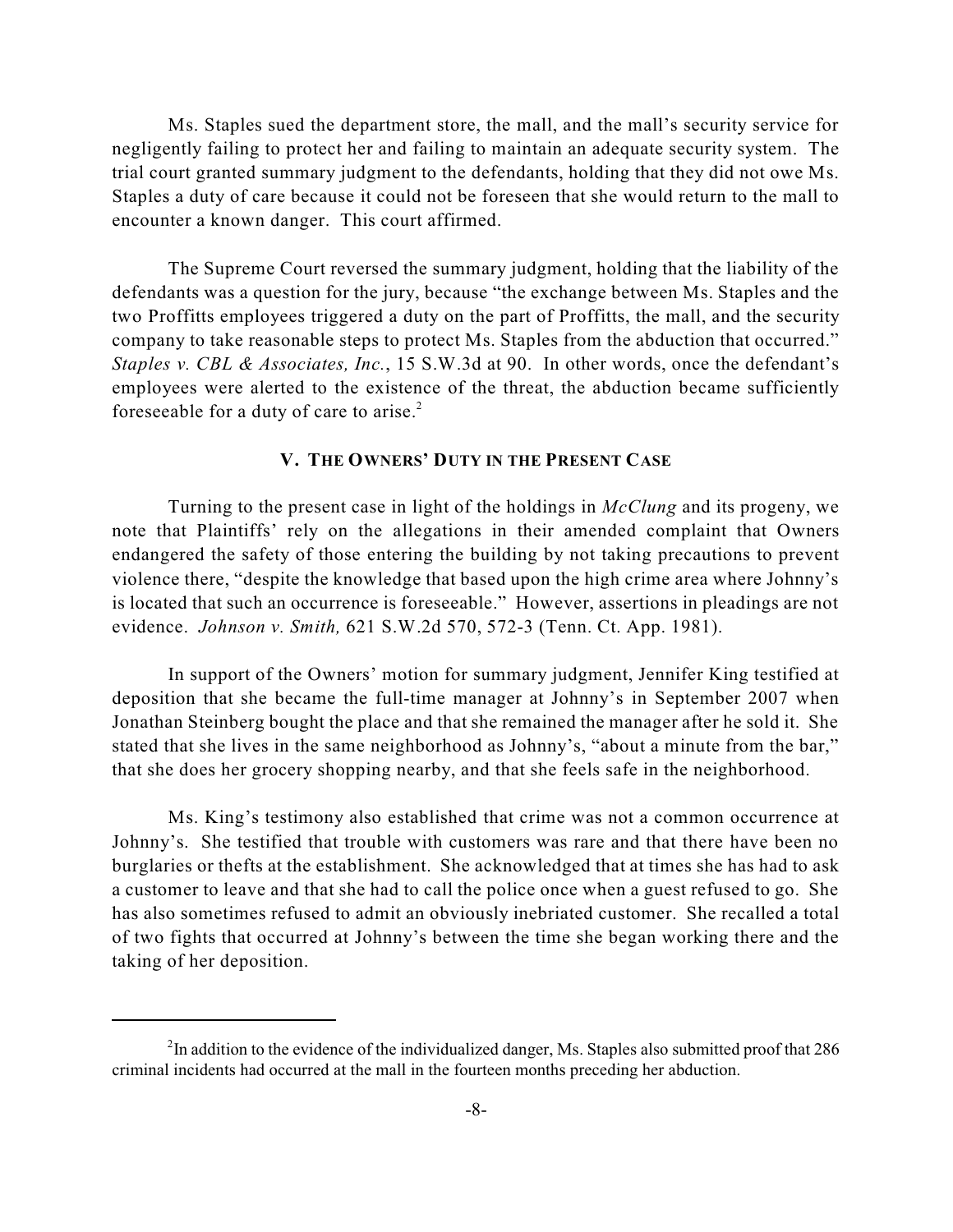The plaintiffs did not offer any evidence to controvert Ms. King's testimony. The plaintiffs in this case, unlike the plaintiffs in *McClung* and *Staples*, did not present any evidence whatsoever to support their characterization of Johnny's neighborhood as a "high crime area." It is well-settled that on a motion for a summary judgment, disputes as to material facts may be created only by affidavits or other sworn evidence of facts, and not merely by unsworn generalized assertions in the pleadings. *Third National Bank in Nashville v. Celebrate Yourself Productions*, 807 S.W.2d 704, 707 (Tenn. Ct. App. 1990); *Wachovia Bank & Trust Co. v. Glass*, 575 S.W.2d 950, 956 (Tenn. Ct. App. 1978).

In the absence of any evidence of prior instances of crime occurring on or in the immediate vicinity of defendant's premises, no question of material fact was raised upon which the trial court could base an inference that the harm that occurred was generally foreseeable.

Looking at the particular facts relevant to foreseeability in this case, Ms. King testified that she had never seen Hank Wise in Johnny's before the night of the murder, that the Goesers had never mentioned him to her, and that nothing about him signaled his potential for violence. She stated that he was about five foot six or seven in height, and weighed about 150 pounds. When she told him he had to leave, he did not act upset or make any threats, but remained calm. Because of his calm demeanor, Ms. King did not fear for her own safety.

Nicole Goeser's own deposition testimony about the conduct of Hank Wise was consistent with Ms. King's. Ms. Goeser testified that in all her prior dealings with Hank Wise, he had never threatened her or acted in such a way as to make her think he was capable of violence. But she wanted him to leave her alone. So when she first saw Hank at Johnny's, she was more annoyed than frightened. She described how it appeared to her when Hank and Ben talked on that night: "And I looked at Ben's face for some kind of distress, and there was no distress at all. So whatever this man was talking to my husband about was completely normal. Ben just looked at me like 'Heck, Nik, I don't know why he's sitting here trying to talk to me."

Thus, the plaintiffs did not present evidence disputing any material fact regarding Ms. King's knowledge of Mr. Wise. When Ms. Goeser asked Jennifer King to ask Hank Wise to leave, she did not say anything to suggest that Hank Wise might be dangerous, but only that he was making her feel very uncomfortable. Since Ms. Goeser, who had seen Hank Wise many times at other karaoke venues, did not foresee his potential for violence, it is evident that Ms. King and other employees at Johnny's, who had never seen him before, could not foresee that he was going to act violently, much less pull out a gun and murder Ben Goeser in a restaurant full of witnesses.